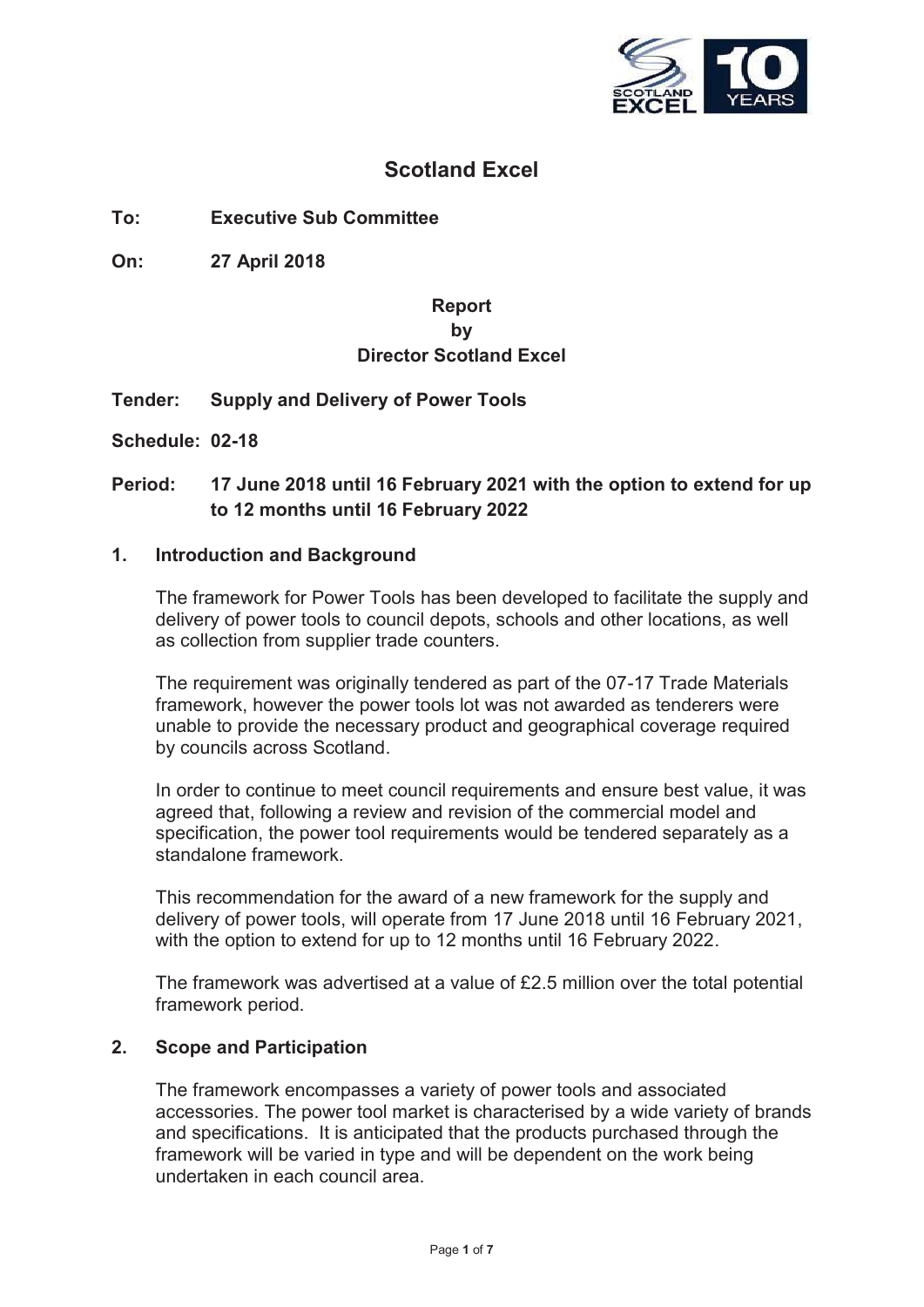All councils have confirmed their intention to participate in this framework. In addition, the Scottish Prison Service, NHS Scotland and Advanced Procurement for Universities and Colleges (APUC) have confirmed their intention to participate.

To allow for potential migration from existing arrangements during the life of the framework, Scotland Excel associate members were also included in the contract notice for this framework.

#### **3. Procurement Process**

A Prior Information Notice (PIN) was published on 8 February 2018, which resulted in expressions of interest from 43 companies.

In addition, stakeholder feedback gathered during the development of the 07-17 Trade Materials framework was also used in developing the procurement strategy.

To ensure that the framework aligned with council requirements, member councils were contacted to discuss the commercial model for the framework. The specification was reviewed and aligned with council requirements and supply market capability.

To ensure maximum competition, an open tender process was followed to establish the framework. The tender was advertised on the Official Journal of the European Union and the Public Contracts Scotland portal on 21 February 2018. The tender process was conducted using the Public Contracts Scotland Tender system (PCS-T).

The evaluation process assessed tenderers against the established award criteria. In order to be eligible for award, tenderers were required to pass the minimum standards of bidder selection which was assessed using the European Single Procurement Document (ESPD). Within this, tenderers were required to answer a number of questions relating to conduct and business probity along with questions on insurance, financial standing, quality management, health and safety and environmental management.

Offers were evaluated against the following overall weightings:

| Commercial       | 80% |
|------------------|-----|
| <b>Technical</b> | 20% |

Within the technical section, bidders were required to complete scored questions and method statements to evidence their knowledge, experience and capability.

The following commercial and technical criteria were used to evaluate responses: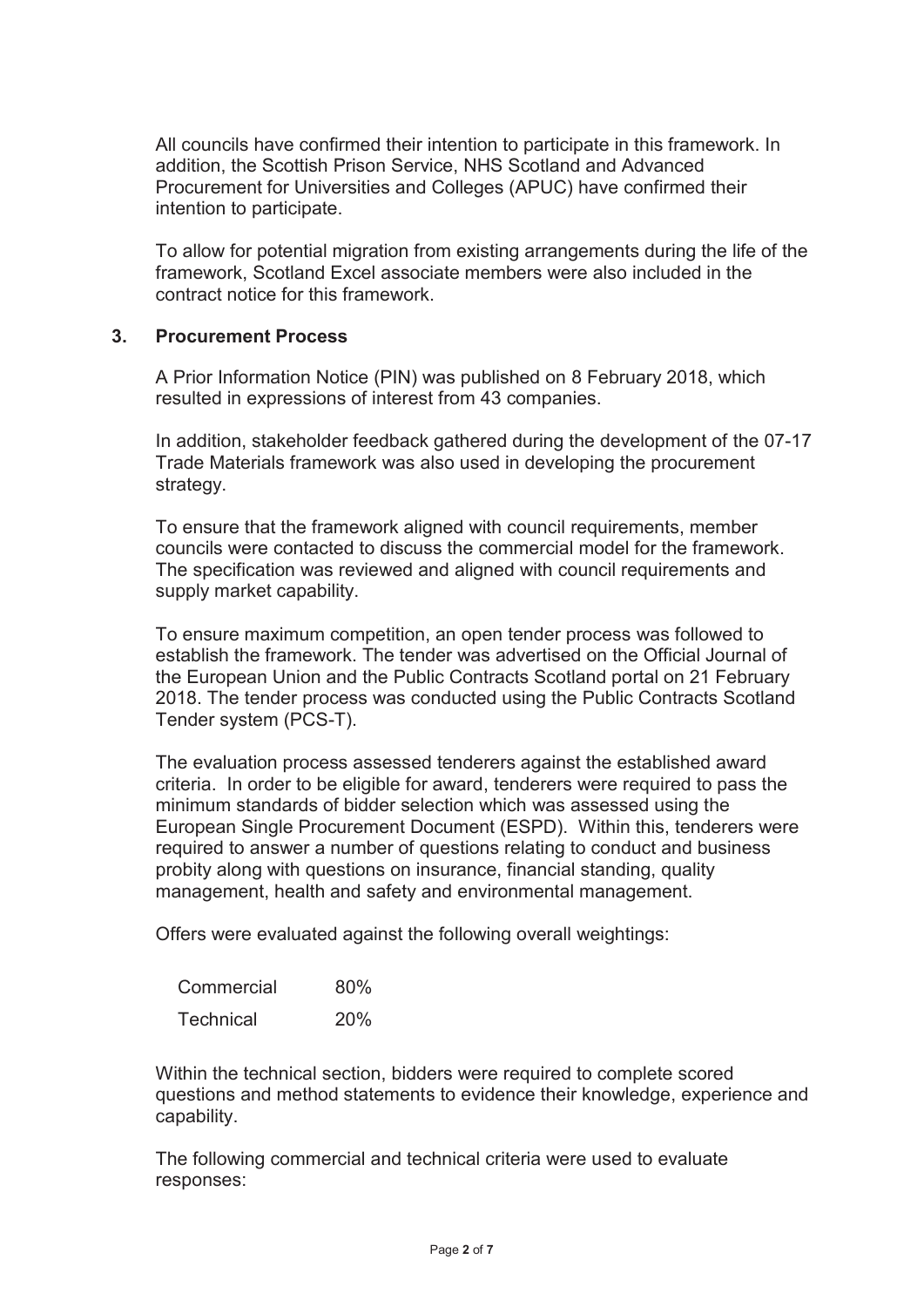| <b>Area</b>                                     | <b>Maximum Points</b><br><b>Available</b> |
|-------------------------------------------------|-------------------------------------------|
| <b>Schedule of Rates</b>                        | 70                                        |
| <b>Non-Core Discount</b>                        | 7                                         |
| Sole Supply Discount                            | 3                                         |
| <b>Additional Fixed Pricing</b>                 | 2                                         |
| <b>Early Settlement Discount</b>                | 1                                         |
| Method Statement: Cost Reduction and Innovation | 3                                         |
| Method Statement: Sustainability                | 7                                         |
| Method Statement: Customer Service and Delivery | 7                                         |

# **Table 1: Breakdown of Award Criteria**

# **4. Report on Offers Received**

The tender document was downloaded by 44 companies, with 15 tender responses received.

A summary of all offers received and their SME status is provided in Appendix 1. One of the offers received was deemed non-compliant as no commercial schedule was submitted. This offer was removed from the evaluation process.

Following a full evaluation of the 14 remaining compliant bidders, final scoring was completed. Appendix 2 confirms the scoring achieved by each bidder.

#### **5. Recommendations**

Based on the evaluation undertaken in line with the criteria and weightings set out above, it is recommended that a multi supplier framework agreement is awarded to eight suppliers as outlined in Appendix 2.

Of the eight recommended suppliers:

- two are classified as a large business;
- one is a medium sized business; and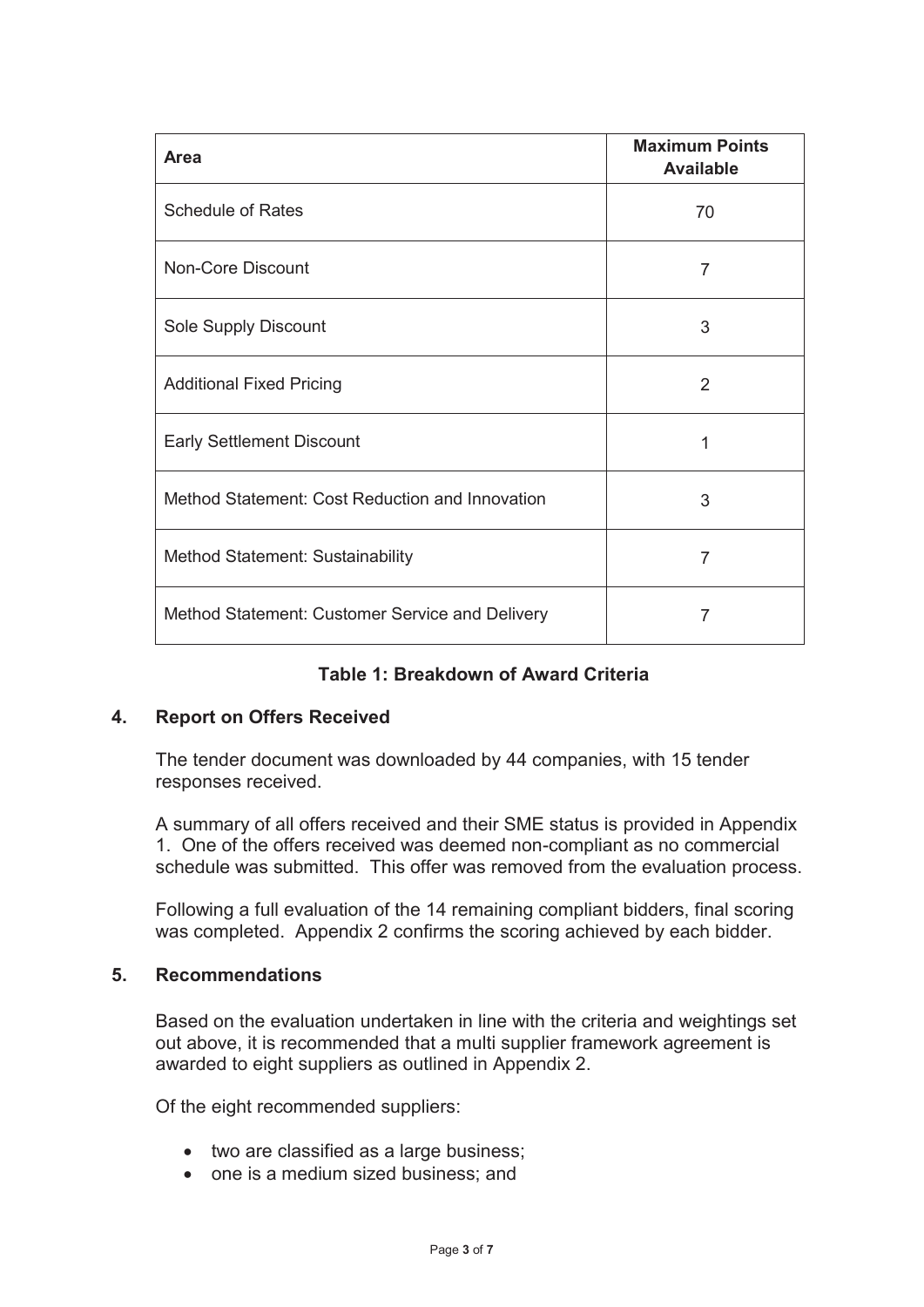• five are small businesses

The recommended suppliers will ensure councils have access to the necessary range of product specifications and will ensure best value through sufficient competition across all parts of Scotland.

#### **6. Benefits**

#### **Savings**

The wide range and changing list of power tool products required by councils makes forecasting difficult.

By comparing the average total pricing tendered with the best value offer submitted, an average saving across all councils of 5.8% is projected. This equates to estimated total savings of approximately £39k per annum, based on current spend forecasts.

There is potential for further savings for councils through selection of alternate products, suppliers or the use of sole supply discount arrangements. Scotland Excel will work closely with councils to assist them determine where additional savings could be achieved.

# **Price Stability**

Bidders have accepted as part of the framework contract the requirement that suppliers will hold prices firm for the first 12 months of the contract.

Furthermore, three recommended suppliers have confirmed they will hold their prices for an additional three or six months, providing more stability for councils.

After the initial fixed price period, suppliers, subject to the necessary documentary evidence, may submit a request for a price increase on an annual basis. Suppliers may submit a price decrease at any time during the framework contract period.

#### **Sustainable Procurement Benefits**

#### **Community Benefits**

All recommended suppliers have confirmed their compliance with Scotland Excel's community benefits approach for this framework. This will be based on the annual spend thresholds provided for each individual council.

On an annual basis, Scotland Excel will calculate which annual spend thresholds have been met based on submitted management information and provide this information to relevant suppliers and councils.

When suppliers meet the minimum annual spend threshold for an individual council they will be required to agree with the council's community benefits lead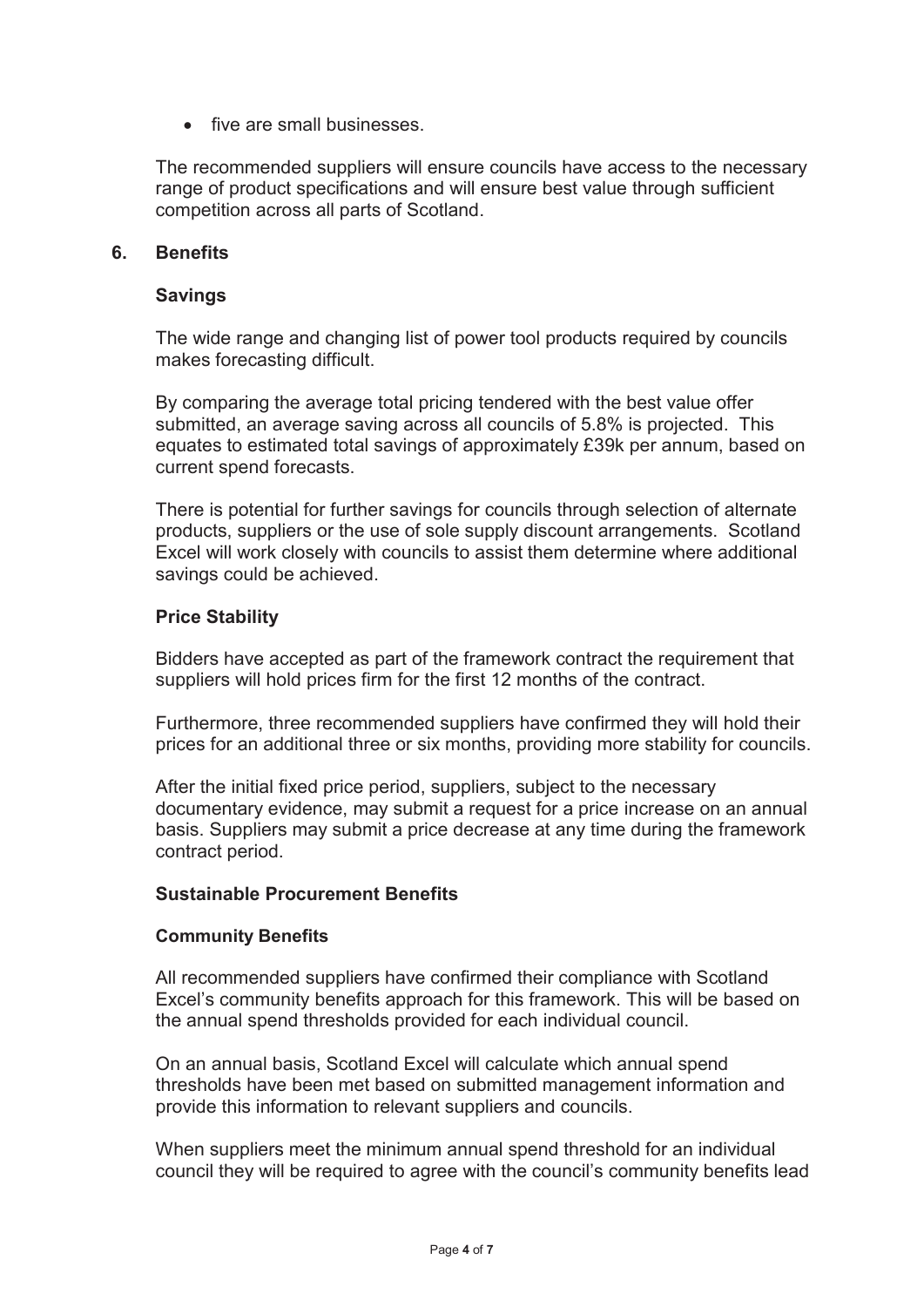or other designated person to finalise the benefits they will deliver and confirm monitoring arrangements.

Examples of community benefits that suppliers may offer include:

- supply chain development including increased use of supported business uses;
- work experience placement;
- sponsorship; and
- equipment/product donations.

# **Fair Work Practices**

Bidders were asked to confirm their approach to fair work practices and the Scottish Living Wage. In terms of the Scottish Living Wage:

- One supplier is an accredited Living Wage employer
- One supplier has committed to gaining accreditation in the first 2 years of the contract
- Four of the suppliers pay the Scottish Living Wage or above to all employees (except volunteers, apprentices and interns)

Suppliers also detailed their fair working practices, including how they will support staff development, training and employee engagement.

Scotland Excel will work with all awarded suppliers during the lifetime of the framework to ensure their commitments are met.

# **Sustainability**

Bidders were asked to detail their approach to sustainability.

Suppliers provided details of proposed recycling initiatives (including cardboard and plastic), energy consumption reduction opportunities and route mapping improvements. Suppliers also commented on how they will support sustainability across their own supply chains through effective sourcing processes.

# **Other Benefits**

The framework will provide councils with a clear pricing and discount structure, simplifying the purchase process and ensuring best value is achieved. In addition:

- Six of the recommended suppliers are based in Scotland, supporting the Scottish economy.
- The framework will support small to medium enterprises as six of the eight recommended suppliers are classified as SMEs.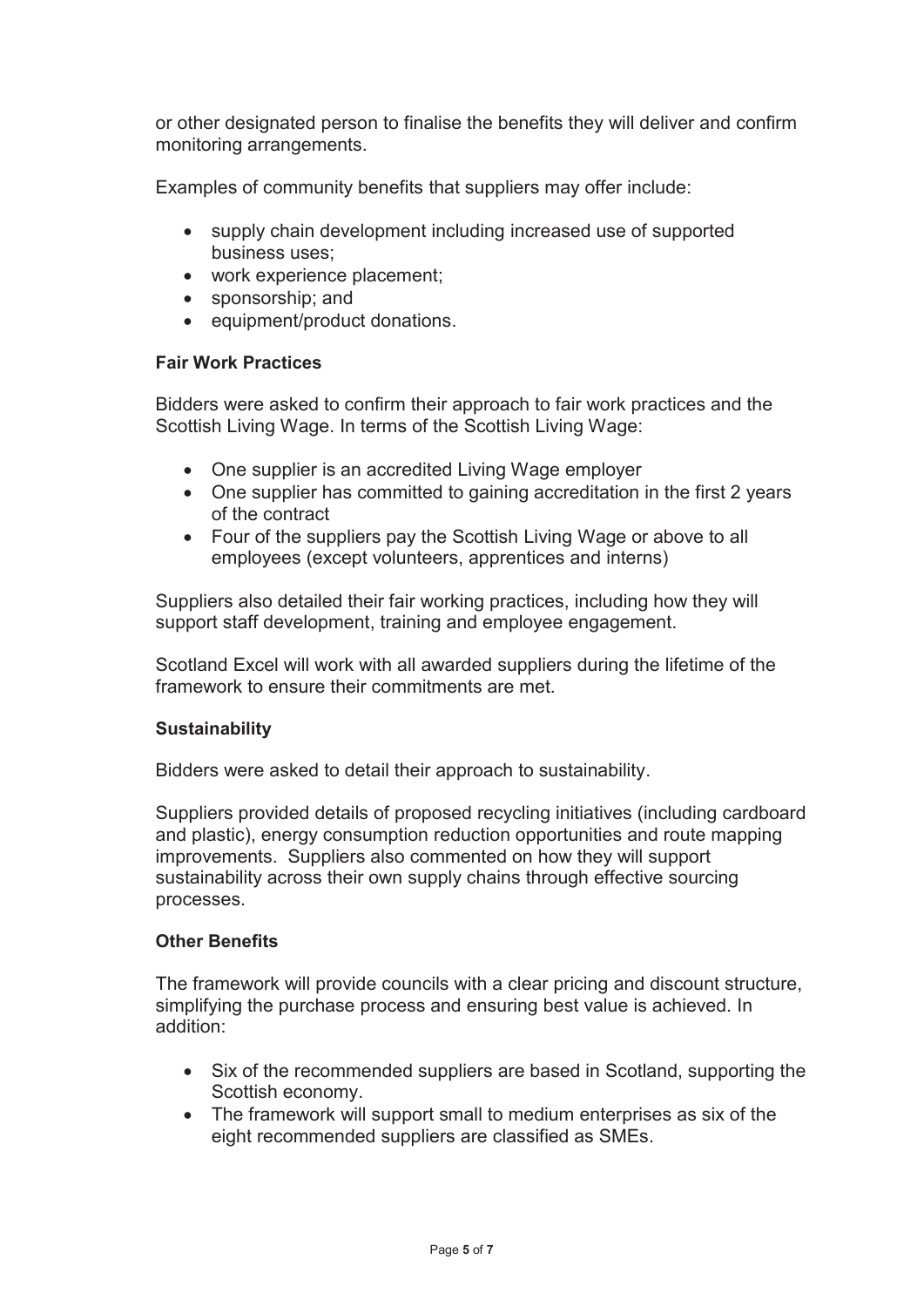• The framework promotes effective purchasing through alignment with the 07-17 Trade Materials framework terms and conditions and community benefits methodology.

# **7. Contract Mobilisation and Management**

Both suppliers and participating members will be issued with a mobilisation pack containing information relating to the operation of the framework, roles and responsibilities, management information requirements and community benefits commitments.

In accordance with Scotland Excel's established contract and supplier management programme, this framework has been classified as a level 3 arrangement in terms of both risk and spend requiring annual supplier and user group reviews.

#### **8. Summary**

This framework for the supply and delivery of power tools aims to maximise collaboration, consolidate demand and deliver best value. A range of benefits in relation to savings, price stability, sustainability and community benefits have been secured.

The Executive Sub Committee is requested to approve the recommendation to award this framework agreement.